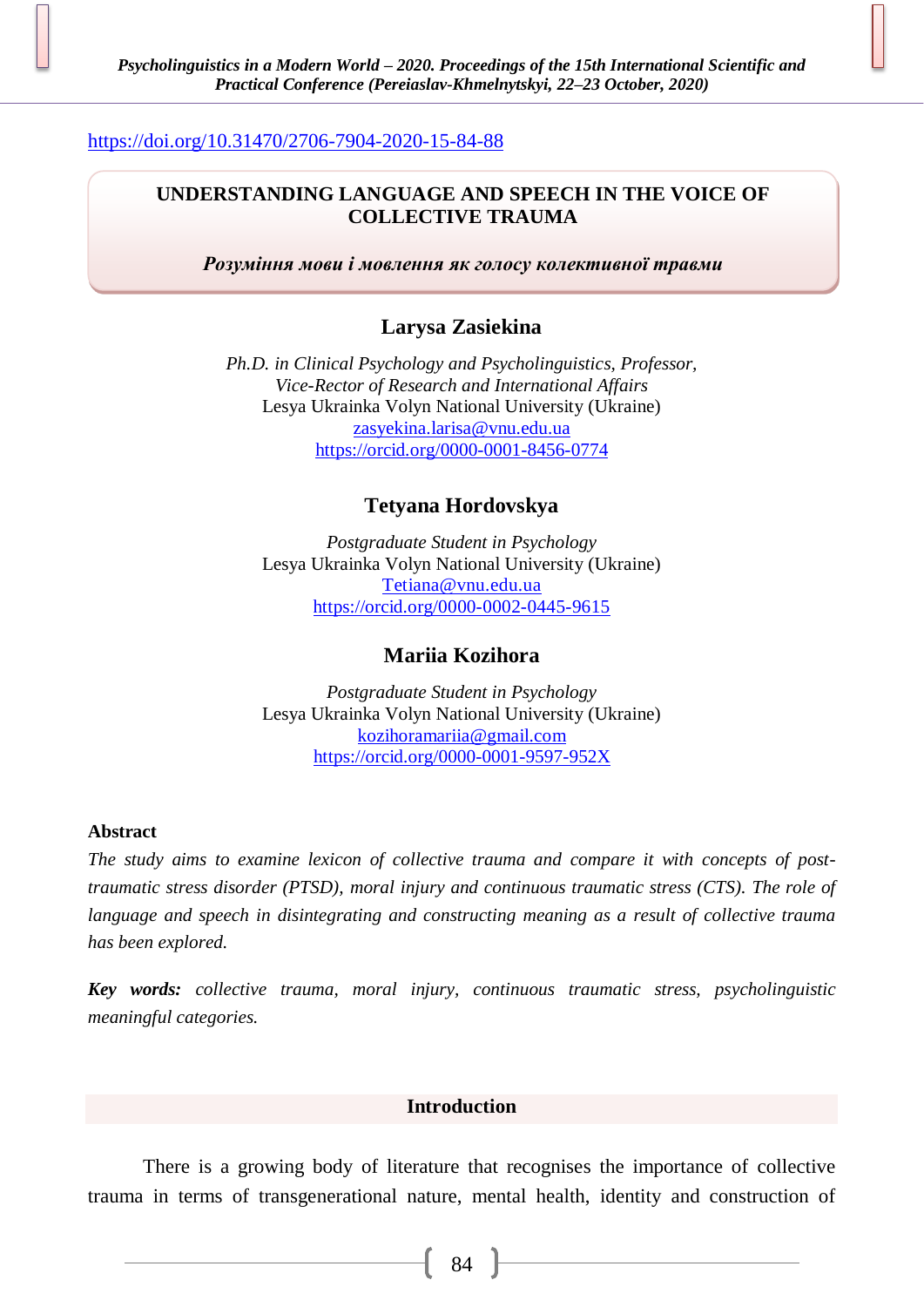meaning. Central to the entire discipline of psycholinguistics is the concept of meaning which leads to understanding the voice of all participants in collective trauma, particularly perpetrators, bystanders and rescues. Vygotsky (2014) points out that meaning is the act of cognitive generalization and communication, therefore, the meaning of collective trauma is an act of understanding the horrified traumatic event through narrating it in collective life story. It is now well established that collective trauma can impair the meaning of self for national or ethnic group and is one of the main obstacles in developing national and ethnic identity (Kira et al., 2008). Moreover, collective trauma is associated with historic trauma, trauma of identity and genocide, moral injury and conditions of CTS (Coady, Carney, Frankfurt & Litz, 2020). Findings from recent research indicate transgenerational mechanisms of collective trauma, manifesting in PTSD symptoms in direct descendants of collective trauma (Bezo & Maggi, 2015).

Despite the importance of collective trauma in terms of individual and social safety, there remains a paucity of evidence on how language and speech in collective trauma contribute to constructing meaning. One of the main obstacles is expanded lexicon for collective trauma, in particular post-traumatic stress disorder (PTSD), moral injury, and CTS continuous traumatic stress (CTS). The purpose of this paper is to review recent research of collective trauma and explore expanded scope of its lexicon, in particular *PTSD, CTS* and *moral injury* in terms of *constructing meaning* aligned with traumatic event.

### **Research Methods and Techniques**

One of the most well-known tools for exploring the boarders of the concept is conceptual analysis. Conceptual analysis was prepared according to the procedure used by Zasiekina (2005). The procedure includes searching for the main notions in lexicon of *collective trauma, PTSD, CTS* and *moral injury* considering category of *meaning* as an act of interpreting and understanding traumatic event. The study applies a descriptive approach to examine *collective trauma, PTSD, CTS* and *moral injury* from the perspective of constructing meaning. The structural literature review encompasses articles in peerreviewed journals from 2008 to 2020. The databases Psyc-Info and PubMed were searched using an inclusion criterion for the articles, notably articles, exploring *collective trauma, PTSD, CTS* and *moral injury* from the perspective of *constructing meaning*. The initial corpus contained 57 articles, after the selection procedure considering an inclusion criterion 18 articles were chosen. The results are summarized in Table 1.

PTSD is an anxiety disorder arising as a delayed and protracted response after experiencing or witnessing a traumatic event involving actual or threatened death or serious injury to self or others (Guha, 2006). Evidence consistently suggests that making a certain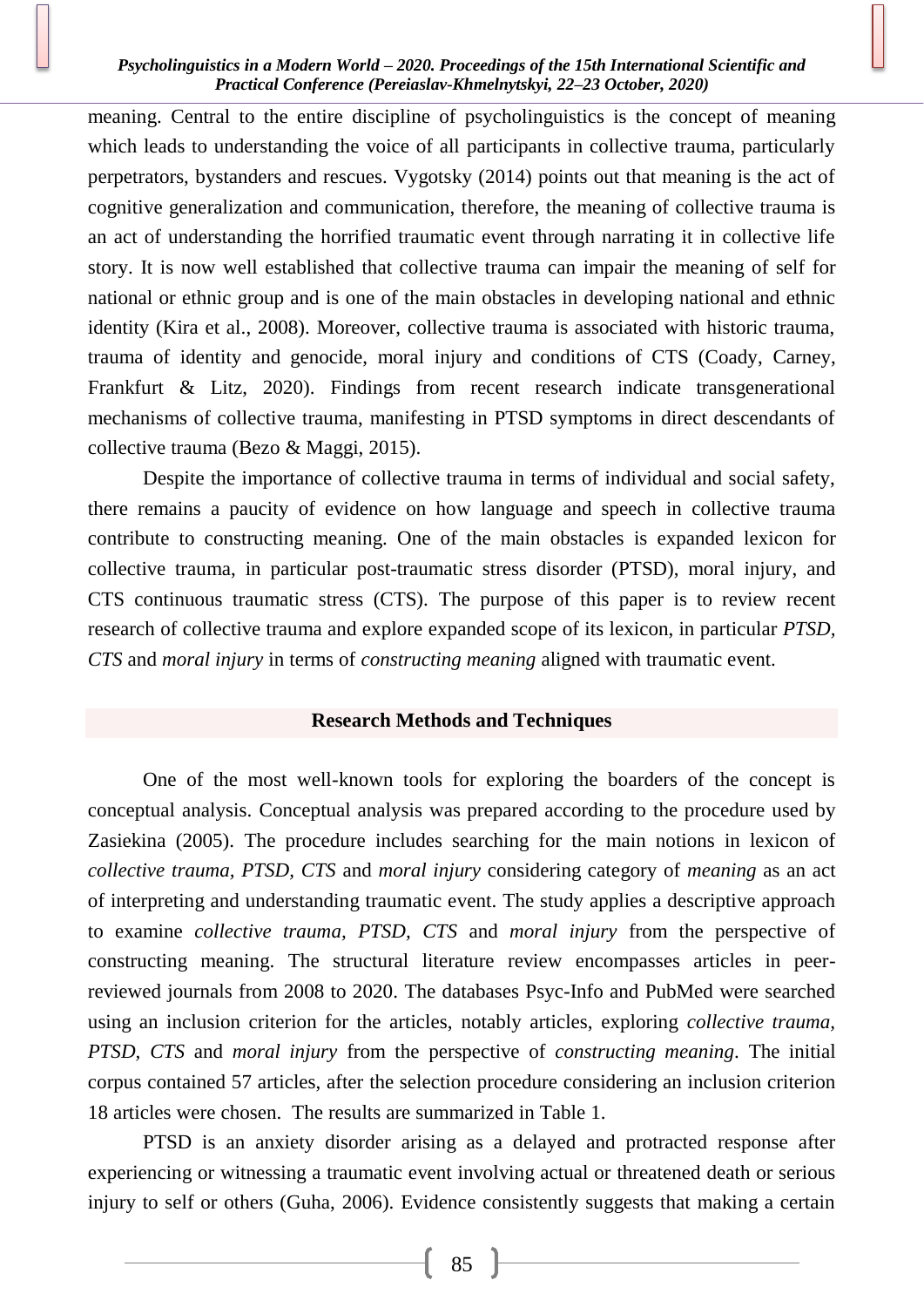meaning of traumatic event in PTSD, indexed in post-traumatic conditions, has a strong effect on developing or preventing PTSD after experiencing trauma. Therefore, the main factor of PTSD is rather more aligned with constructing meaning of traumatic event than with event itself (Cromer & Smyth, 2010).

Moral injury, on the contrary of PTSD, is not defined as an anxiety disorder and relates to disintegrating meaning considering morality, notably moral standards, moral reasoning, moral behaviour, and moral emotions (Zasiekina & Zasiekin, 2020). Barnes, Hurley, & Taber (2019) argue that witnessing morally traumatic situation does not always lead to PTSD. The main predictor of developing PTSD in potentially morally injurious events is constructing meaning of the event, which expresses the dissonance between moral standards and real behavior resulting in moral emotions of shame and guilt (Griffin et al., 2019). In addition, McDonald (2017) expands moral emotions to disgast, anger, and embarrassment.

CTS similar to moral injury is not defined as an anxiety disorder, it is a living condition, which is characterized by permanent threat. Eagle and Kaminer (2013) define CTS considering the context of the stressor conditions, the temporal location of the stressor conditions, the complexity of discriminating between real and perceived threat, and the absence of external protective systems. Nuttman-Shwartz and Shoval-Zuckerman (2016) defines CTS as patterns of emotions, behaviors, and perceptions among individuals, families, communities, and societies. The most important idea for our study is that developing the most efficient coping strategy for CTS depends on past and future constructing meaning of threat, which determines the patterns of emotions and behaviours.

#### **Results**

In summary, the results of structural literature review and conceptual analysis of *collective trauma, PTSD, CTS* and *moral injury* considering category of *meaning* are shown in Table 1.

|    | <b>Concepts and authors</b>                                                                                               | <b>Main notions</b>                                                                                                                                              | <b>Reference for meaning</b>                                                              |
|----|---------------------------------------------------------------------------------------------------------------------------|------------------------------------------------------------------------------------------------------------------------------------------------------------------|-------------------------------------------------------------------------------------------|
|    | <b>PTSD</b><br>(Cromer $\&$ Smyth,<br>2010)                                                                               | Anxiety disorder,<br>response,<br>traumatic event                                                                                                                | Constructing<br>meaning<br>of traumatic event and<br>self<br>in<br>traumatic<br>situation |
| 2. | Collective<br>trauma (Baum,<br>2008; Bezo & Maggi, 2015;<br>Coady, Carney, Frankfurt, &<br>Litz, 2020; Kira et al., 2008) | Traumatic events, group identity, Disintegrating<br>historic trauma, trauma of identity,<br>genocide, transgenerational PTSD,<br>moral injury, experiencing CTS. | and<br>constructing <i>meaning</i> of<br>group self                                       |

**Table1.** *Results of structural literature review and conceptual analysis of lexicon of collective trauma, PTSD, CTS* and *moral injury*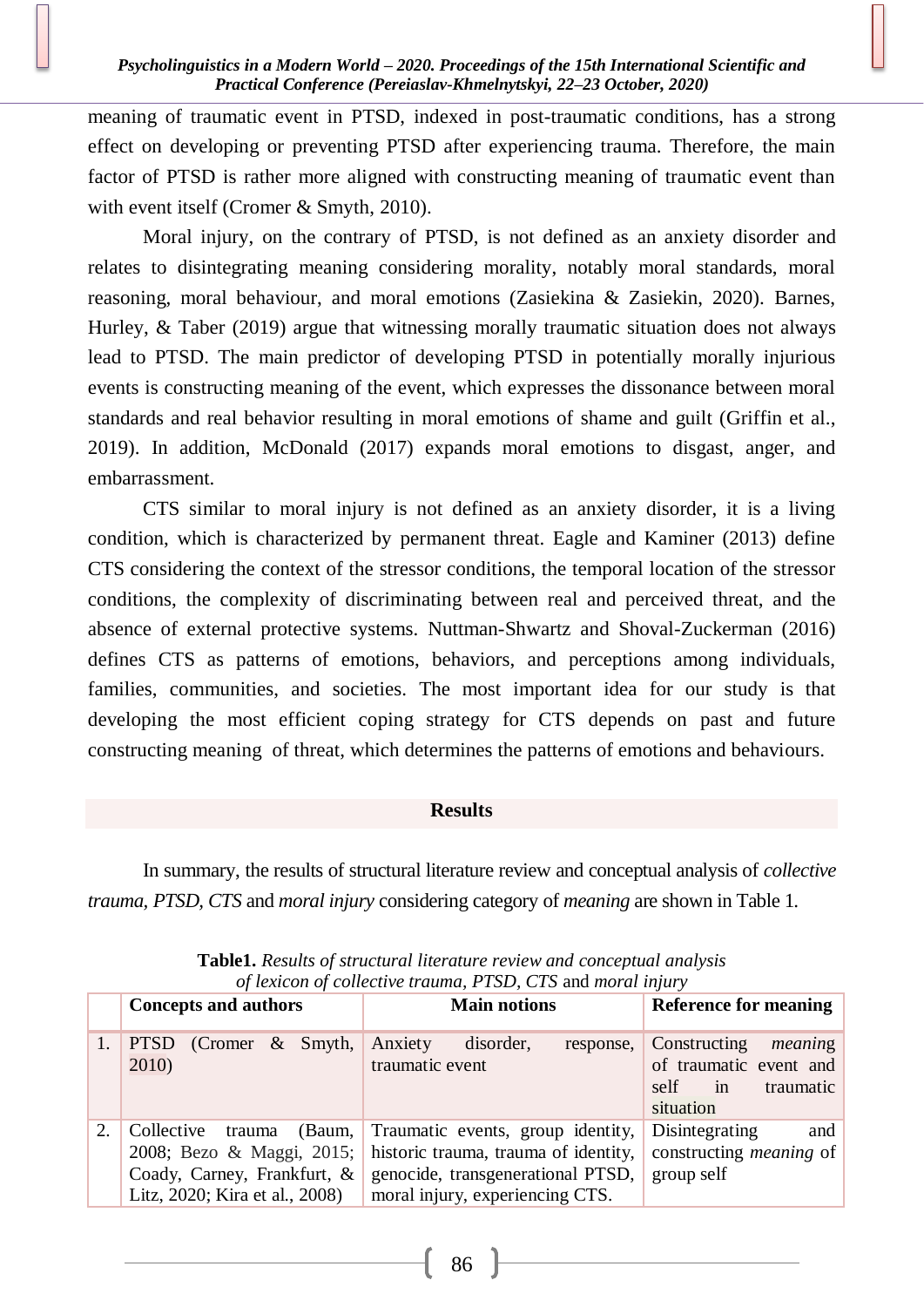| 3. | Carney, Frankfurt, $\&$ Litz, emotions.<br>2020; Drescher et al., 2011;<br>Farnsworth et al., 2014;<br>Griffin, 2019; Litz et al.,<br>2019; McDonald, 2017;<br>Zasiekina & Zasiekin, 2020). | Moral Injury (Antal & Disintegrating meaning morality, Dissonance between<br>Winings, 2015; Barnes, moral standards, moral reasoning, <i>meanings</i> of moral<br>Hurley, & Taber Coady, moral behaviour, and moral beliefs and behaviour                                                                |              |
|----|---------------------------------------------------------------------------------------------------------------------------------------------------------------------------------------------|----------------------------------------------------------------------------------------------------------------------------------------------------------------------------------------------------------------------------------------------------------------------------------------------------------|--------------|
| 4. | CTS (Eagle & Kaminer,<br>Shoval-Zuckerman, 2016)                                                                                                                                            | Permenant strees in terms of Past and future <i>meaning</i><br>2013; Nuttman-Shwartz & stressor conditions, the complexity of threat<br>of discriminating between real and determines the patterns<br>perceived or threat, and the of emotions<br>absence of external protective behaviours.<br>systems. | which<br>and |

#### **Conclusions**

This study has raised important questions about the nature of collective trauma, and disintegrating and constructing meaning aligned with its experience. The result has a strong practical application in developing treatment plan for *collective trauma, PTSD, CTS* and *moral injury*, which is based on constructing a new meaning in the case of disintegrating meaning towards self, others and the world. Since constructing meaning is closely connected with language and individual speech as a result of cognitive generalization and communication, these findings provide insights for future psycholinguistic research and practice in clinical settings.

#### **References**

- Antal, C.J., & Winings, K. (2015). Moral injury, soul repair, and creating a place for grace. *Religious Education*, *110*(4), 382-394. <https://doi.org/10.1080/00344087.2015.1063962>
- Barnes, H.A., Hurley, R.A., & Taber, K.H. (2019). Moral injury and PTSD: often co-occurring yet mechanistically different. *The Journal of neuropsychiatry and clinical neurosciences*, *31*(2), A4-103. <https://doi.org/10.1176/appi.neuropsych.19020036>
- Baum, S.K. (2008). *The psychology of genocide: Perpetrators, bystanders, and rescuers*. Cambridge University Press.
- Bezo, B., & Maggi, S. (2015). Living in "survival mode:" Intergenerational transmission of trauma from the Holodomor genocide of 1932–1933 in Ukraine. *Social Science & Medicine*, *134*, 87-94. <https://doi.org/10.1016/j.socscimed.2015.04.009>
- Coady, A., Carney, J.R., Frankfurt, S., & Litz, B.T. (2020). The Emergence and Development of the Concept of Moral Injury. Moral Injury: A Guidebook for Understanding and Engagement, 21.